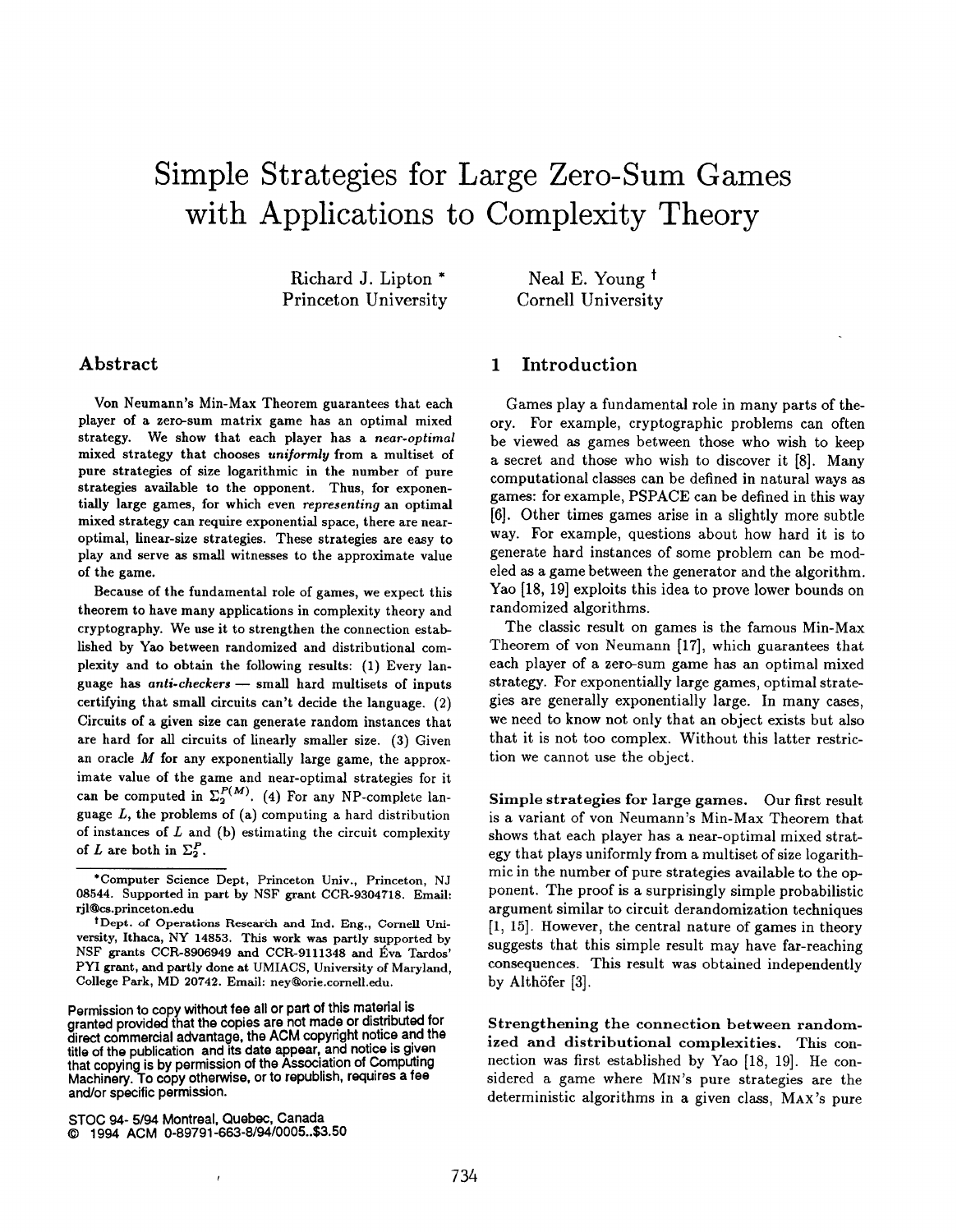strategies are the inputs of a given size, and the payoff for a particular pair is the cost of the algorithm on the input. If MIN moves first, the expected payoff can be interpreted as the worst-case expected complexity of the best randomized algorithm. If MAX moves first, the expected payoff can be interpreted as the averagecase complexity of the best algorithm for the hardest input distribution. By von Neumann's theorem, these are the same. Thus, the worst-case complexity of the best randomized algorithm equals the optimal averagecase complexity against the hardest input distribution.

A main drawback is that for equality to hold, the "randomized algorithms" must generally be allowed to have exponentially large encodings. Because of this, Yao's theorem has been used mainly in the weaker direction: to prove lower bounds on randomized complexity and upper bounds on average-case complexity. The stronger direction (equality) holds only for complexity measures that allow program size to grow exponentially with input size.

Our variant of the Min-Max theorem reduces the dependence on encoding size. Our variant implies that it suffices to consider randomized algorithms that have linear-size encodings. Thus, the stronger direction holds (approximately) for complexity measures that allow program size to grow linearly with input size. This includes most measures of circuit complexity.

Note that this application is similar to known circuit derandomization techniques [1, 15]. However, the theorem has many other applications. For instance, by applying it to the program/input game for the input player we show that there are hard distributions that can be generated by small circuits.

Anti-checkers and circuits that generate hard random instances. We give applications concerning the complexity of generating and solving hard random instances of problems. Our main application is to show that every language has  $anti-checkers$  — small multisets of inputs such that correctly classifying a fraction of the inputs in the multiset is nearly as hard as correctly classifying all inputs of the given size. Circuits of a given size can use anti-checkers to generate random instances that are hard for all slightly smaller circuits.

Uniform complexity. We obtain related results for uniform complexity measures. Specifically, we show that the following problems are in  $\Sigma_2^P$ :

- estimating the value of any exponentially large game given an oracle for the payoffs;
- computing approximate upper and lower bounds on the circuit complexity of  $L$  and
- computing hard random instances of  $L$ ,

where  $L$  is any NP-complete language.

## 2 Other Related Work

Theorem 2, our first variant of von Neumann's Min-Max Theorem, was obtained independently by Althöfer [3]. He considers applications to other linear programs, large game trees, and uniform sampling spaces.

A subsequent work [20] gives simple greedy algorithms that (given the payoff matrix) find the  $k$ -uniform strategies shown to exist in Theorems 2 and 3.

Uniform complexity. As mentioned previously, the complexity class PSPACE has a natural characterization via games. More recently, the complexity classes NEXP and CONEXP have been similarly characterized [7]. Our variant of von Neumann's Theorem can be used in these characterizations of NEXP and coNEXP.

Most research on hard distributions to date concerns uniform complexity. A significant body of work concerns average-case *completeness*, e.g,  $[9, 16, 10, 12, 4]$ . These results are analogous to NP-completeness results, except they concern distributional problems — (problem, input distribution) pairs. These results relate the complexities of classes of distributional problems. Generally, few relations to worst-case complexity are known (see, however, [4]).

Ben-David et al. [4] and Li and Vitanyi [13] show the existence of distributions under which the average-case complexity of any program is within a constant (exponential in the size of the program) of the worst-case complexity. Generating random instances from such distributions is difficult  $-$  it requires diagonalizing against all programs in question. The result applies to uniform complexity classes, not circuits. More precisely, it generates inputs that are hard only for programs that are exponentially smaller than the inputs.

Circuit complexity. Schapire [14] shows that his technique for boosting the correctness of PAC-learning strategies can also be applied to boost the correctness of circuits. This implies the existence of distributions from which random instances are nearly as hard for circuits as worst-case instances. His results establish a version of Corollary 8, weaker in that the complexity of generating the distribution is not known and in that the factor in bound (2) is a larger polynomial.

Upper bounds. One example of the use of the Min-Max Theorem in the stronger direction (to upper bound randomized complexity, measured, in this case, by the competitive ratio) is given by Alon, Karp, Peleg and West  $[2]$ . They show the existence of randomized  $k$ server strategies by considering a certain zero-sum matrix game. The competitiveness of the strategy is related to the value of the game, which in turn depends on the underlying metric space.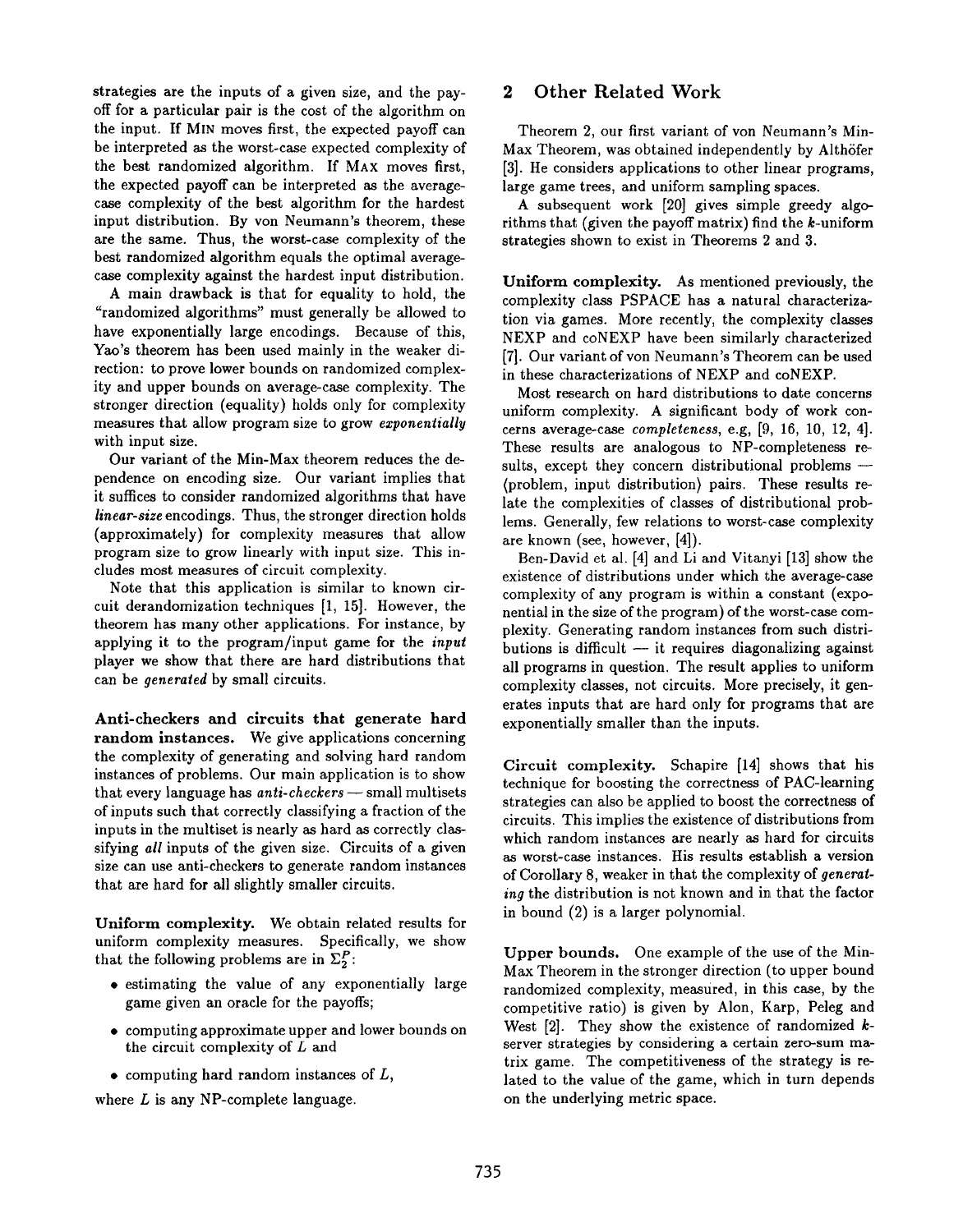### 3 Simple Strategies

A two-player zero-sum game is specified by an  $r \times c$ matrix  $M$  and is played as follows. MIN, the row player, chooses a probability distribution p over the rows. MAX, the column player, chooses a probability distribution  $q$ over the columns. A row  $i$  and a column  $j$  are drawn randomly from p and q, and MIN pays  $M_{ij}$  to MAX. MIN plays to minimize the expected payment; MAX plays to maximize it. The rows and columns are called the pure strategies available to MIN and MAX, respectively, while the possible choices of  $p$  and  $q$  are called mixed strategies. The Min-Max Theorem states that playing first and revealing one's mixed strategy is not a disadvantage:

Theorem 1 ([17])

$$
\min_{p} \max_{j} \sum_{i} p(i) M_{ij} = \max_{q} \min_{i} \sum_{j} q(j) M_{ij}
$$

Note that the second player need not play a mixed strategy — once the first player's strategy is fixed, the expected payoff is optimized for the second player by some pure strategy. The expected payoff when both players play optimally is called the value of the game. We denote it  $V(M)$ .

### 3.1 Simple strategies for large games.

Games that model computations are often exponentially large. Generally, the optimal strategies are the primal and dual solutions, respectively, to an  $O(NM)$ size linear program. For exponentially large games, optimal strategies are generally too large to even represent. This motivates considering smaller mixed strategies:

Definition 1 A mized strategy is k-uniform if it chooses uniformly from a multiset of k pure strategies.

We show that for k proportional to the *logarithm* of the number of pure strategies available to the opponent, each player has a near-optimal k-uniform strategy.

Let  $M_{\text{min}}$  and  $M_{\text{max}}$  denote min<sub>ij</sub>  $M_{ij}$  and max<sub>ij</sub>  $M_{ij}$ , respectively. Recall that M is an  $r \times c$  matrix.

Theorem 2 For any  $\epsilon > 0$  and  $k > \ln(c) / 2\epsilon^2$ ,

$$
\min_{p \in \mathcal{P}_k} \max_j \sum_i p(i) M_{ij} \leq \mathcal{V}(M) + \epsilon(M_{\max} - M_{\min}),
$$

where  $P_k$  denotes the k-uniform strategies for MIN. Equality holds only if  $k = \ln(c)/2\epsilon^2$ . The symmetric result holds for MAX.

**Proof** Assume WLOG that  $M_{\text{min}} = 0$  and  $M_{\text{max}} = 1$ . Fix  $\epsilon > 0$  and  $k > \ln(c)/2\epsilon^2$ , and form S by drawing  $k$  times independently at random from MIN's optimal mixed strategy. For any fixed pure strategy j of the opponent, the probability that

$$
\sum_{i \in S} \frac{1}{|S|} M_{ij} \ge \mathcal{V}(M) + \epsilon \tag{1}
$$

is bounded by  $e^{-2k\epsilon^2}$ . This is because the left-hand side is the average of  $k$  independent random variables in [0, 1] with expected value at most  $V(M)$  [11].

By the choice of  $k$ ,  $e^{-2k\epsilon^2} < 1/c$ . Thus, the expected number of the opponent's c pure strategies that satisfy (1) is less than 1. Since the number of such strategies is an integer, it must be zero for some S of size  $k$ .  $\Box$ 

For many important games,  $M_{\text{max}} - M_{\text{min}}$  is constant. In this case, the theorem says that for any  $\epsilon$ , MIN has an  $O(\log c)$ -uniform strategy that is within  $\epsilon$  of optimal.

To model dovetailing computations, we give the following variant, in which MIN plays a small subset of pure strategies (called a dovetailing set) simultaneously, choosing the best once MAX commits to a play.

Theorem 3 For  $\epsilon > 0$  and  $k \geq \log_{1+\epsilon} c$ ,

$$
\min_{|S|=k} \max_{j} \min_{i \in S} M_{ij} \leq \mathcal{V}(M) + \epsilon(\mathcal{V}(M) - M_{\min}).
$$

Equality holds only if  $k = \log_{1+\epsilon} c$ . The symmetric result holds for MAX.

We omit the proof, which is similar to the proof of Theorem 3.

# 4 Distributional vs. Randomized Complexity

We next consider Theorems 2 and 3 in the context of the program/input game introduced by Yao.

Definitions 2 Fix a finite class  $P$  of programs, a finite class  $\mathcal I$  of inputs and a function  $M: \mathcal P \times \mathcal I \to \mathfrak R$  (where  $M(i, i)$  represents some cost of the computation  $i(i)$ ).

The (unlimited) randomized complexity of M is  $\min_p \max_{j \in \mathcal{I}} \sum_i p(i)M(i, j)$ , where p ranges over the probability distributions on P.

The (unlimited) distributional complexity of  $M$  is  $\max_q \min_{i \in \mathcal{P}} \sum_j q(j)M(i, j)$ , where q ranges over the probability distributions on Z.

The program/input game for M is the two-player zero-sum game given by  $M_{ij} = M(i, j)$  for  $i \in \mathcal{P}$  and  $j\in\mathcal{I}$ .

As Yao observed, von Neumann's theorem applied to the program/input game implies that the unlimited randomized complexity and the unlimited distributional complexity are equal to  $V(M)$ . As a corollary of Theorem 2 applied for each player, we obtain the following.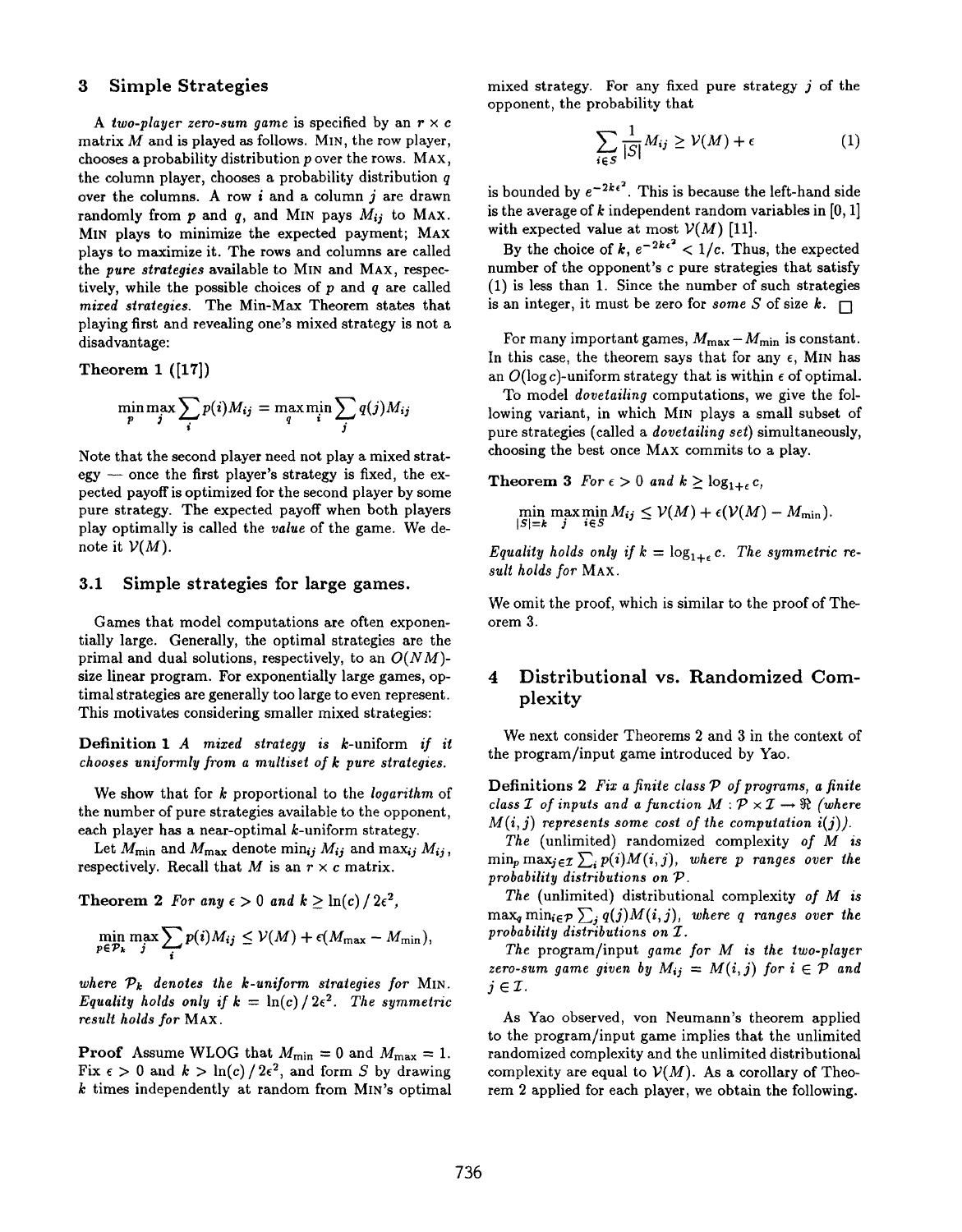**Definitions 3** A  $k$ -uniform randomized program is a randomized program obtained by playing uniformly from a multiset of k programs in P.

The k-uniform randomized complexity of M is  $\min_p \max_{j \in \mathcal{I}} \sum_i p(i) M(i, j)$ , where p ranges over the kuniform distributions on  $P$ .

The k-uniform distributional complexity of M is  $\max_{q} \min_{i \in \mathcal{P}} \sum_{j} q(j) M(i, j)$ , where  $q$  ranges over the kuniform distributions on Z.

Corollary 4 Let  $\Delta = M_{\text{min}} - M_{\text{max}}$ .

- 1. For any  $\epsilon > 0$  and  $\kappa > \ln(|\mathcal{I}|)/2\epsilon^2$ , the k-uniform randomized complexity of M exceeds the unlimited randomized complexity by less than  $\epsilon \Delta$ .
- Z. For any  $\epsilon > 0$  and  $\kappa > \ln(|\mathcal{P}|)/2\epsilon^2$ , the unlin ited distributional complexity of M exceeds the kuniform distributional complexity by less than  $\epsilon \Delta$ .

A good *k*-uniform randomized program correspond to a multiset of  $k$  programs such that, for any input, the average complexity of those programs on that input is close to the unlimited randomized complexity of M. A good k-uniform input distribution corresponds to a multiset of  $k$  inputs such that, for any program, the average complexity of that program on those inputs is close to the unlimited distributional complexity.

Sometimes it is also useful to consider small sets of programs such that, on any input, some program achieves a low complexity on that input. Similarly, one might want a small set of inputs such that any program has high complexity on at least one of the inputs in the set. We call such small sets dovetailing sets. As a corollary to Theorem 3, we obtain the following.

- Corollary 5 1. For any  $\epsilon > 0$  and  $k > \log_{1+\epsilon} |\mathcal{I}|$ , there exists a set of at most  $k$  programs such that, for any input, the complexity of some program in the set is less than  $V(M) + \epsilon(V(M) - M_{\min})$  on that input.
	- 2. For any  $\epsilon > 0$  and  $k > \log_{1+\epsilon} |\mathcal{P}|$ , there exists a set of at most  $k$  inputs such that, for any program, the complexity of the program is more than  $V(M)$  –  $\epsilon(M_{\rm max} - \mathcal{V}(M))$  on some input in the set.

#### 5 Anti-checkers against circuits.

An anti-checker for L against circuits of size s is a multiset of inputs such that any circuit of size s fails to correctly classify  $(w.r.t. L)$  a fraction of the inputs in the multiset. Anti-checkers are similar to program checkers [5] (which verify program correctness on a perinput basis) in that anti-checkers allow certification of the complexity of  $L$  on a per-circuit basis.

We apply Corollary 4 is to show that, provided  $s$  is slightly less than the circuit size required to decide L without error, there are anti-checkers for L of size  $O(s)$ . As a consequence, we obtain small circuits that generate hard random inputs.

Other flavors of anti-checkers for various complexity measures and with different notions of "anti-checking" are possible. To illustrate the issues, at the end of this section we give a variation in which the anti-checker is a small set of inputs such that any program of a given size has a high running time on at least one of the inputs in the set.

The first form of anti-checker is obtained by applying Corollary 4 to a program/input game where the programs are the circuits of size s and the inputs are the binary strings of size  $n$ . (More generally, we could take the programs to be those with encoding  $i$   $(0 \le i < 2<sup>s</sup>)$ and the inputs to be those with encoding  $j$   $(0 \le j \le 2<sup>n</sup>)$ . We require only that the program encoding scheme satisfy some basic compositional properties.) We take the complexity measure to be correctness, i.e., the payoff of the program/input game is zero if the program is correct on the input and one otherwise.

As described below in the proof of Theorem 6, a  $k$ uniform randomized program with worst-case probability of error less than 1/2 yields a deterministic program of size  $O(ks)$  that is correct on all inputs. Thus, for circuits just slightly smaller than the smadlest circuit deciding membership without error, there are hard input distributions on which no such circuit achieves a probability of error significantly less than 1/2. Further, there are such hard input distributions which are k-uniform for small  $k$ . The underlying multiset yields the desired anti-checker,

Definition 4 Define  $C_L$ , the circuit complexity of language L, to be the function such that  $C_L(n)$  is the size (length of the encoding in binary) of the smallest circuit deciding membership in L of all n-bit binary strings.

Theorem  $6$  There exists a number  $N$  such that, for any language L and numbers  $n > N$ ,  $\epsilon > 0$ , and  $s \leq C_L(n)\epsilon^2/3n$ , there exists a multiset of  $s/\epsilon^2$  length n binary strings such that every circuit of size s misclassifies at least a fraction  $1/2 - \epsilon$  of the strings in the multiset.

**Proof** Let  $M(i, j)$  be 0 if the *i*th size s circuit correctly decides whether the j<sup>th</sup> *n*-bit binary string is in  $L$  and 1 otherwise. Let  $\delta = 1/2 - \mathcal{V}(M)$ . The two parts of Corollary 4 respectively imply:

i. There are  $1 + n \ln(2) / 2\delta^2$  circuits of size s such that on any n-bit string, a majority of the circuits classifies the string correctly.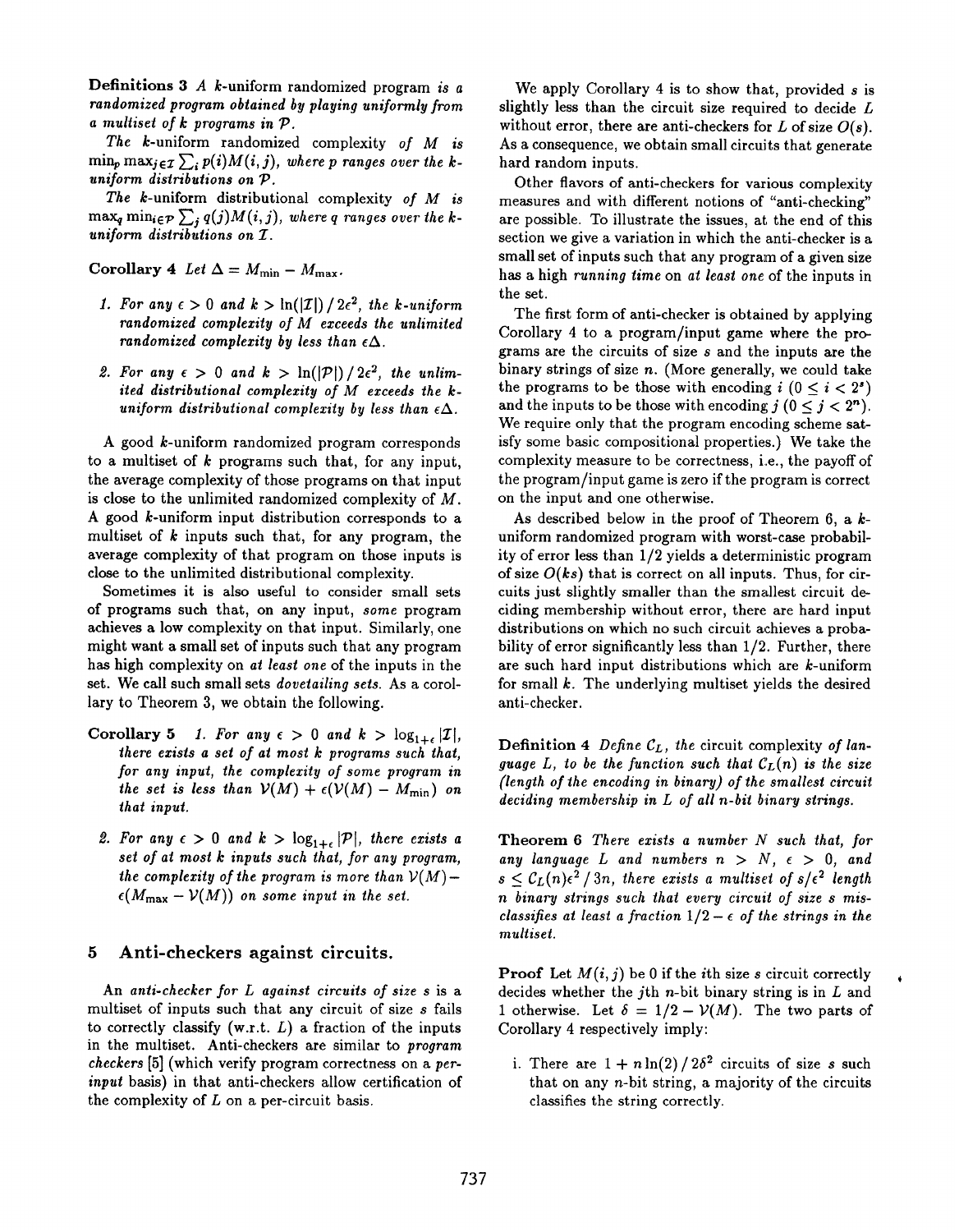ii. Provided  $\epsilon > \delta$ , there are  $s \ln(2)/2(\epsilon - \delta)^2$  n-bit strings such that any size s circuit misclassifies at least a fraction  $1/2 - \epsilon$  of the strings.

From (i), it follows that there is a circuit of size  $ns\ln(2)/2\delta^2 + s + O(n/\delta^2)$  that correctly classifies all n-bit strings. (The circuit returns the majority of what the  $n/2\delta^2$  circuits return.) Thus,  $ns\ln(2)/2\delta^2+s+$  $O(n/\delta^2) \geq C_L(n)$ . By the choice of s, this implies  $\delta/\epsilon \leq \sqrt{\ln(2)/6}+O(1/n)$ . This implies that, for large enough n, the number of strings in (ii) is at most  $s/\epsilon^2$ .  $\Box$ 

For instance, taking  $\epsilon = 1/3$ ,  $n > N$  and  $s \leq$  $C_{L}(n)/27n$ , there exists a multiset of 9s inputs such that any circuit of size s errs on one sixth of the inputs in the multiset. Intuitively, the problem of computing all  $2<sup>n</sup>$  inputs correctly is harder than the problem of computing a fraction of a fixed multiset of inputs correctly. Thus, it is surprising that such hard multisets exist.

Note also the contrapositive: to show that  $\mathcal{C}_L(n) \leq$ 27ns, it suffices to exhibit, for every multiset of 9s inputs, a size s circuit that errs on less than one sixth of the inputs in the multiset. Note that the tradeoff here is close to tight: for any such multiset, some circuit of size  $O(s_n)$  correctly classifies every input in the multiset.

Similar results are possible for other complexity measures (e.g., running time, space, circuit depth, etc.). There are three general considerations:

- 1. Instead of considering expected complexity (e.g., the expected running time of a program), one considers the *probability* that the complexity exceeds a given threshold. This yields a game with small  $M_{\text{max}}$  –  $V(M)$ , which allows small anti-checkers.
- 2. For some complexity measures, to build a deterministic program that has low complexity on all inputs, it suffices to find a small set of programs such that, on any input, at least one (as opposed to a majority) of the programs in the set has low complexity.
- 3. One might be interested in a weaker form of antichecker, one such that any program has high complexity on at least one (as opposed to a fraction) of the inputs in the set.

The following example illustrates these three considerations.

**Definitions 5** Let  $P_L(n, t)$  denote the size of the smallest program that decides language L in time t for all n-bit inputs.

Theorem 7 Fiz any language L and numbers n, t and  $s < P_L(n,t)$ . Let *T* be the inputs of size *n*; let *P* be the

programs of size s that correctly decide L on inputs of size n.

There exists a set  $S \subseteq \mathcal{I}$  of size

$$
O\left(\frac{s}{\log \frac{\mathcal{P}_L(n, O(tn))}{ns}}\right)
$$

such that each program in  $P$  requires more than time  $t$ on some input in S.

**Proof** For  $i \in \mathcal{P}$  and  $j \in \mathcal{I}$ , let  $M(i, j)$  be zero if program  $i$  runs in time  $t$  on input  $j$  and one otherwise. The value of the program/input game for  $M$  is the minimum probability of exceeding time  $t$  by any program on a random input from the hardest input distribution. Let this value be  $1 - \delta$ . By Corollary 5,

- i. Taking  $\epsilon = 1/(1 \delta) 1$ , for  $k = O(n/\delta)$ , there exists a set of  $k$  programs such that, for any input, the complexity of some program in the set is less than  $1 = (1 - \delta)(1 + \epsilon)$  on that input.
- ii. Taking  $\epsilon = 1/\delta 1$ , for  $k = O(s/\log(1/\delta))$ , ther exists a size  $k$  set of inputs such that, for any program, the complexity of the program is more than  $0 = 1 - \delta(1 + \epsilon)$  on some input in the set.

By (i), there exists a program of size  $O(ns/\delta)$  that correctly classifies each size n input in time  $O(nt)$ . This program simply dovetails the  $k$  programs in the set and returns when the first program finishes. (At least one of the programs finishes in time  $t$ .) Thus,  $\delta = O(sn/C_L(n, O(nt))).$ 

By (ii), there exists a set of  $O(s/\log(1/\delta))$  inputs such that any program of size  $s$  takes time at least  $t$  on at least one of the inputs in the set.  $\Box$ 

### 5.1 Generating hard random instances.

An easy corollary of the existence of small anticheckers is that circuits of a given size (up to the circuit complexity of the language) can generate random inputs that are hard for all slightly smaller circuits to classify correctly.

Definition 6 For any probability distribution D on  ${0,1}^*$ , define  $C_{L,D}$ , the circuit complexity of deciding  $\langle L, D \rangle$  with error, to be the function such that  $\mathcal{C}_{L,D}(n, \epsilon)$ is the size of the smallest circuit deciding membership in L with probability of error at most  $\epsilon$  when given a random input drawn from  $D$  restricted to strings of size n.

Corollary 8 There exists an N such that, for any language  $L$ , and any numbers  $n>N$ ,  $0<\epsilon\leq 1/2,$  and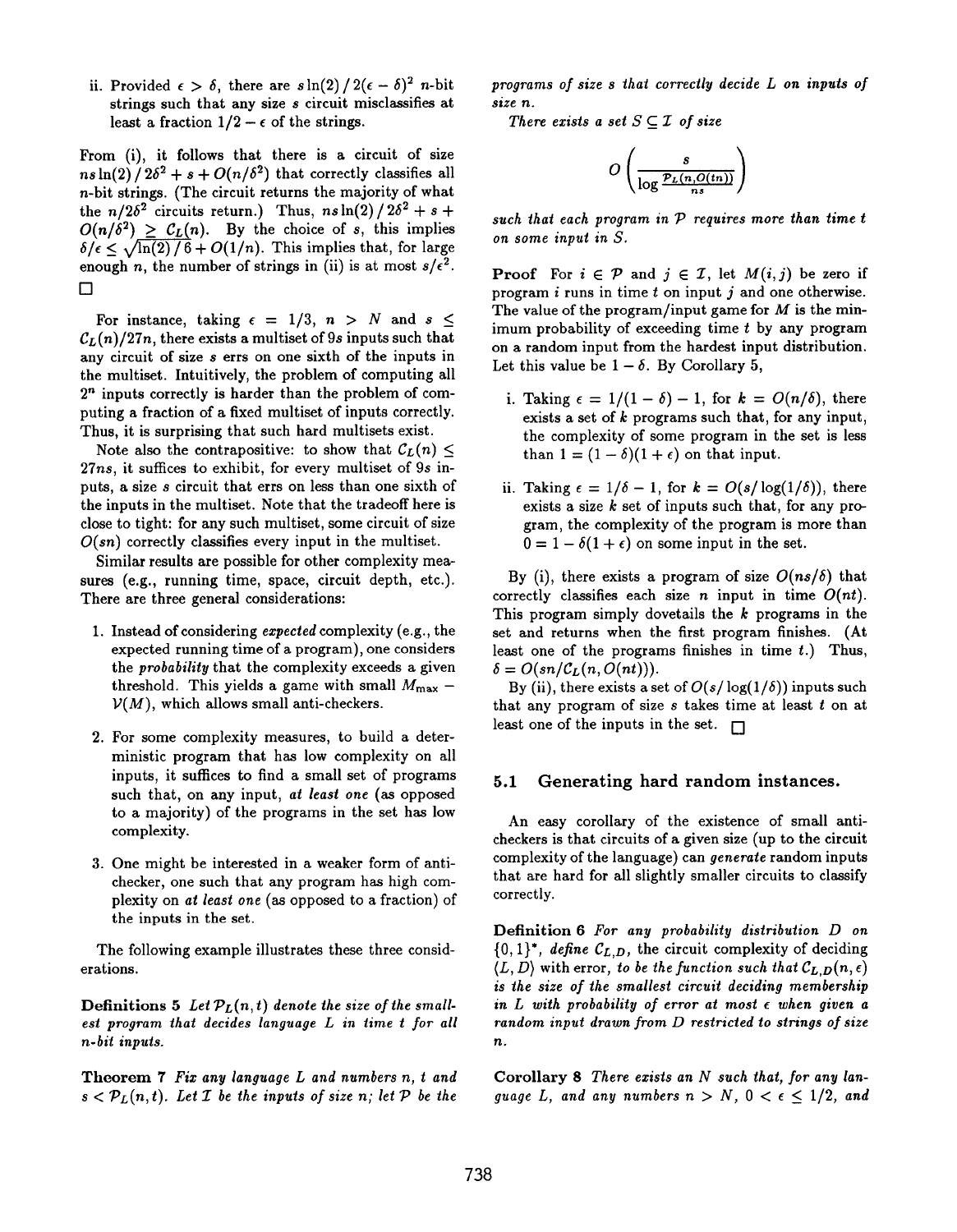$s' \leq C_L(n)$ , some circuit of size s' computes a distribution D such that

$$
C_{L,D}(n,1/2-\epsilon) \geq \Omega(s'\epsilon^2/n) \qquad (2)
$$

$$
C_{L,D}(n,0) \leq O(s'). \tag{3}
$$

The proof is a straightforward application of Theorem 6 — the circuit computes the uniform distribution on the anti-checker against circuits of size  $\Omega(s'\epsilon^2/n)$ .

### 5.2 Finding near-optimal strategies nondeterministically.

Small simple strategies approximately determine the value of any game. Thus, for exponentially large games, under the right conditions, one can nondeterministically verify the approximate value.

**Theorem 9** Given  $\epsilon > 0$ , r, c, and an  $r \times c$  game M in the form of a poly-time oracle computing  $M_{ij}$  from i and j, the problem of computing for each player a mixed strategy that guarantees a payoff within  $\epsilon(M_{\rm max} - M_{\rm min})$ of  $\mathcal{V}(M)$  is in  $\Sigma_2^{P(M)}$ , where  $P(M)$  means polynomial in  $r + c + \log (rc)/\epsilon$ .

**Proof** We describe a  $\Sigma_2^{\sim}$  computation that guesses and verifies the strategies for both players simultan ously, assuming WLOG that  $M_{\text{max}} = 1$  and  $M_{\text{min}} = 0$ .

Non-deterministically guess an approximate value v for  $V(M)$ . By Theorem 2, there is a strategy for MIN that chooses uniformly from a multiset  $S$  of  $k$  pure strategies, where  $k = O(\log(c)/\epsilon^2)$ , and that guarantees a payoff less than  $V(M) + \epsilon/2$ . Guess S nondeterministically. Use a non-deterministic oracle query to verify that

$$
(\forall j)\sum_{i\in S}\frac{1}{|S|}M_{ij}\leq v+\epsilon/2.
$$

Similarly, guess and verify a mixed strategy for MAX that guarantees a payoff of at least  $v - \epsilon/2$ .

Because each strategy guarantees an expected payoff within  $\epsilon$  of that guaranteed by the other, each expected payoff is within  $\epsilon$  of optimal.  $\Box$ 

# 5.3 Estimating circuit complexity and generating hard distributions in  $\Sigma_2^P \cap \Pi_2^P$ .

Using the close relationship established in Theorem 6 between circuit complexity and the value of the program/input game defined there, we can in some sense specialize the preceding theorem to obtain the following result, which can be interpreted aa showing that the circuit complexity of any NP-complete language can be approximated within a linear factor in  $\Sigma_2^P \cap \Pi_2^P$ .

- Theorem 10 1. For any NP language L, there exists a decision procedure A in  $\Sigma_2^P$  such that  $A(n,s)$ accepts if  $\mathcal{C}_L(n) \geq 3$ ns but rejects if  $\mathcal{C}_L(n) \leq s$ .
	- 2. For any NP-complete language L, there exists a decision procedure B in  $\Sigma_2^P$  such that  $B(n, s)$  accepts if  $C_L(n) \leq s$  but rejects if  $C_L(n) > s$ .

Here the class  $P$  is those languages decidable in time polynomial in n and s.

**Proof** Let  $L = \{x : (\exists y) \ell(x, y)\}\)$  be defined by the  $poly(|x|)$ -time predicate  $\ell$ .

The decision procedure A non-deterministically guesses an anti-checker and uses standard techniques to verify it. By Theorem 6, if  $C_L(n) \geq 3ns$ , then there are  $O(s)$  inputs  $\{x_i : i = 1, ..., O(s)\}$  such that any circuit of size s misclassifies at least one input  $x_i$ . On the other hand, if  $C_L(n) \leq s$  then clearly no such set exists. Thus, the following predicate is true if  $\mathcal{C}_L(n) > 3ns$  but false if  $C_L(n) \leq s$ :

$$
(\exists x_1, ..., x_{O(s)}) (\forall C) (\exists i)
$$
  
\n
$$
(C(x_i) = 0 \land (\exists y_i) \ell(x_i, y_i) = 1)
$$
  
\n
$$
\lor (C(x_i) = 0 \land (\forall z_i) \ell(x_i, z_i) = 0),
$$

where  $C$  ranges over all size  $s$  circuits and the  $x_i$ 's range over the *n*-bit strings. The " $(\exists i)$ " quantifies over polynomially many  $i$ , so it can be expanded into an appropriate poly-size formula. Using standard quantifier-elimination techniques, the resulting expression can be converted to the form  $(\exists X, Y)(\forall C, Z)\ell'(n, s, C, X, Y, Z)$ , where  $\ell'$  is a poly $(n, s)$ -time predicate. Thus, the predicate is in  $\Sigma_2^P$  .

We construct the decision procedure  $B(n, s)$  using standard techniques. It is known that, since  $L$  is NPcomplete, the circuit complexity of the "witness" function w such that  $\ell(x, w(x))$  for  $x \in L$  is only polynomially larger than  $\mathcal{C}_L(n)$ . Thus the following predicate holds iff  $\mathcal{C}_L(n) \leq s$ .

$$
(\exists C, W)(\forall x)
$$
  
\n
$$
(C(x) = 0 \land (\forall y)\ell(x, y) = 0)
$$
  
\n
$$
\lor (C(x) = 1 \land \ell(x, W(x)) = 1),
$$

where  $C$  ranges over all circuits of size  $s$ ,  $W$  ranges over all circuits of size large enough to compute the witness function, and  $x$  ranges over all inputs of size  $n$ . This predicate is clearly in  $\Sigma_2^P$ .

### 5.4 Hard distributions for uniform complexity classes.

The first part of the proof of Theorem 10 can easily be modified to show that hard distributions for NPcomplete languages can be computed in  $\Sigma_2^P$ . This gives the following result.